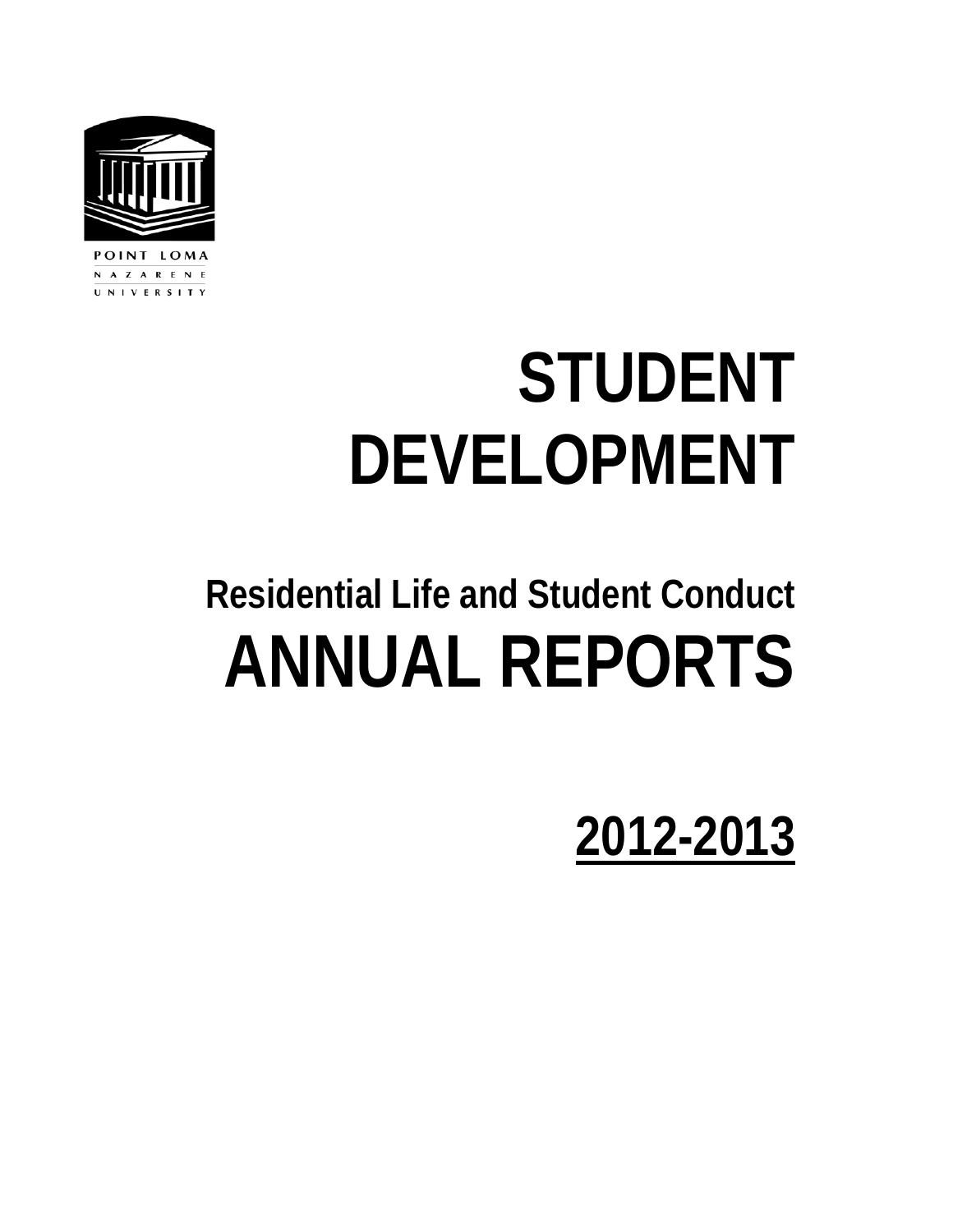#### **Resident Assistant Development Intended Learning Outcomes 2012-2013**



#### **Resident Assistant Development Learning Outcomes**

#### **Description**

Resident Assistant Development covers the learning that takes place during the training, development, and experience of Resident Assistants at PLNU. Throughout the year, training fall into the following categories; August Training, RA/RD 1 on 1, Hall Staff Meetings, All RA Meetings, Cohort Meetings, Family Groups, and Experiential Learning.

#### **Cognitive Complexity**

- $1=$  Engage with others in constructive ways<br> $2=$  Assess assumptions and considers alterna
- Assess assumptions and considers alternative perspectives and solutions
- 3= Openness to new ideas and perspectives

Resident Assistants engage with others constructively through meetings with their Hall staff, their RD 1/1, All RA meeting, and family groups which are comprised of other RAs from across campus. They also build relationships with their residents and create an environment that helps residents be successful. RAs become proficient at assessing assumptions and considering alternative perspectives by collaborating and problem solving during their RD 1/1, their Hall RA weekly meeting and in conversations with their residents. During bi monthly All RA meetings and Family groups, RAs are given opportunity to discuss developmental issues and are challenged and supported to think through new ideas and perspectives. They are given multiple opportunities to meet new people, build relationships and create space for different views and opinions to foster a rich diversity on the hall.

#### **Knowledge Acquisition, Integration and Application**

- 4= uses experience and other sources of information to create new insights
- 5= seeks new information to solve problems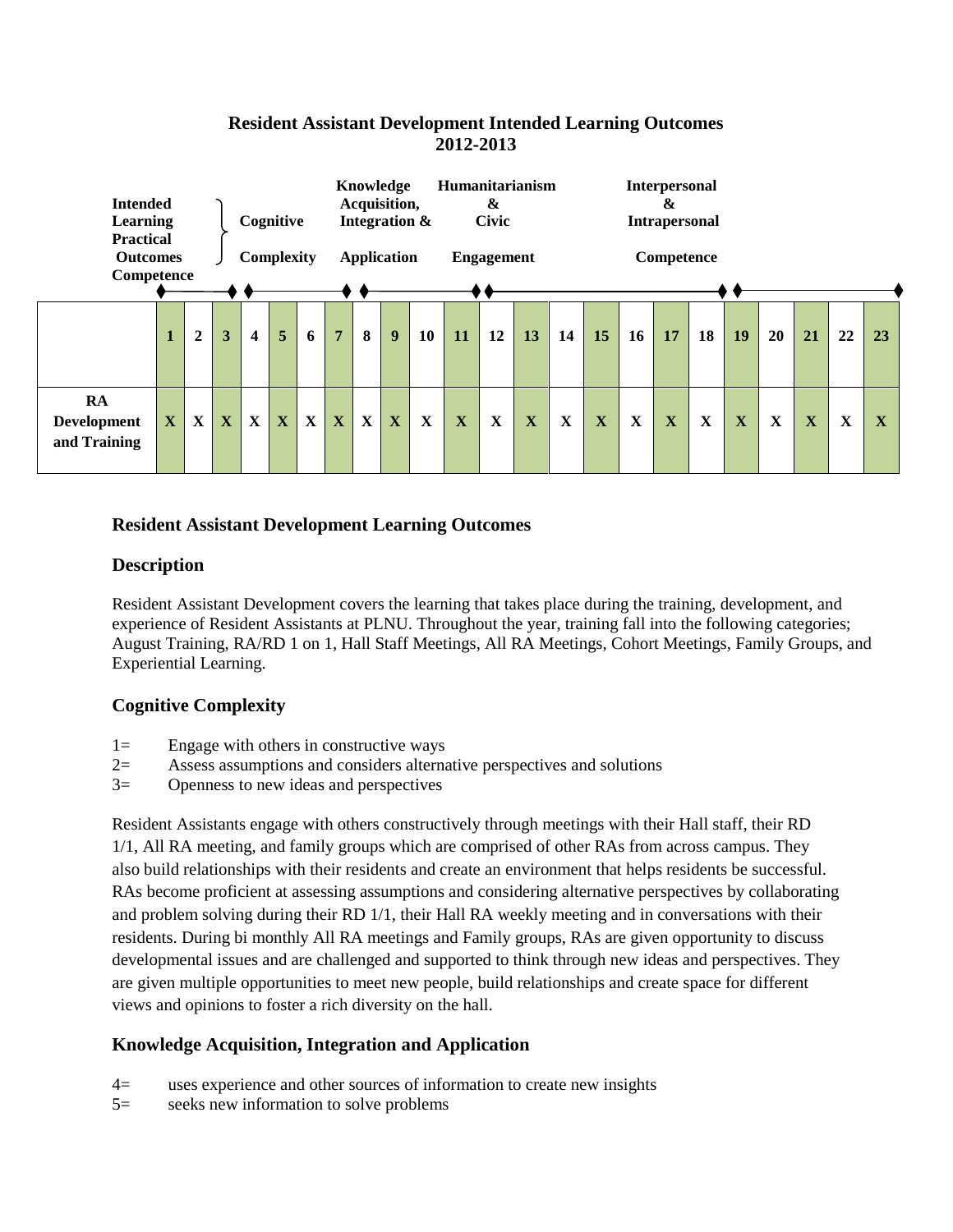- 6= Makes connections between curricular and co-curricular learning
- 7= Engages in experiential activities in preparation for the workforce

RA Training utilizes best practices in Student Development to create new insights as RAs prepare for the academic year. Student development theory is taught and discussed to help RA's better understand their own development as well as the development of their residents. The RAs take this new information combined with their own experience and live it out on the hall with their residents.

RAs are challenged to make connections between their classroom learning, the greater campus community, and their everyday life in the hall. These connections are often made through collaboration with faculty and different departments on campus. RAs are provided an opportunity to develop important life skills such as; time management, relationships with the opposite sex, professional goals, financial planning, and community service. As the RA's develop relationships with their staff and residents they learn to manage conflict, be an active member of a team, take up leadership and complete administrative tasks. Tasks include: turning in weekly reports, managing hall budgets, completing incident documentation, and communicating Hall Policies and procedures.

#### **Humanitarianism & Civic Engagement**

- 8= A willingness to engage with individuals from a variety of abilities, cultures, ethnicities, and socio-economic backgrounds
- 9= Demonstrates capacity to engage with the complexities of daily life in the global community
- 10= Participation in service/volunteer activities
- 11= Participates in relevant governance systems

During Family Groups, RA's are able to engage with a diverse group of RA's from across campus. They meet these individuals during August Retreat and learn about each other's life stories and personal struggles. These groups offer opportunity to engage global topics and their affect on the student experience. On the hall, Resident Assistants start the year with new residents. RA's create a space that each resident feels safe and supported, no matter their differences. RAs are trained how to collaborate well with other departments on campus to meet the diverse needs of residents.

#### **Interpersonal/Intrapersonal**

- 12= Pursuit of knowledge is integrated with beliefs, values, and action
- 13= Manages conflict constructively
- 14= Gains holistic awareness of self (including emotional, social, occupational, physical, intellectual, and spiritual)
- 15= Practices self-efficacy
- 16= Works collaboratively with others
- 17= Demonstrates civility when engaged in controversy
- 18= Demonstrates that self-interest is balanced by a sense of social responsibility

RA trainings assist the RA in both gaining knowledge and integrating it into their work and lives. RAs use this knowledge and gain a holistic awareness through self reflection. Through conversations and discussions with their team, family group and RD they gain a greater sense of identity and their foundational beliefs and values in order to lead, and hold their peers accountable. RAs are expected to be a part of mediating conflict between residents. Managing this conflict in a way that allows all parties to continue towards their educational goals is an important responsibility of the RA role. RAs are expected to work collaboratively in all areas of their role. RAs are coached to maintain civility in the challenging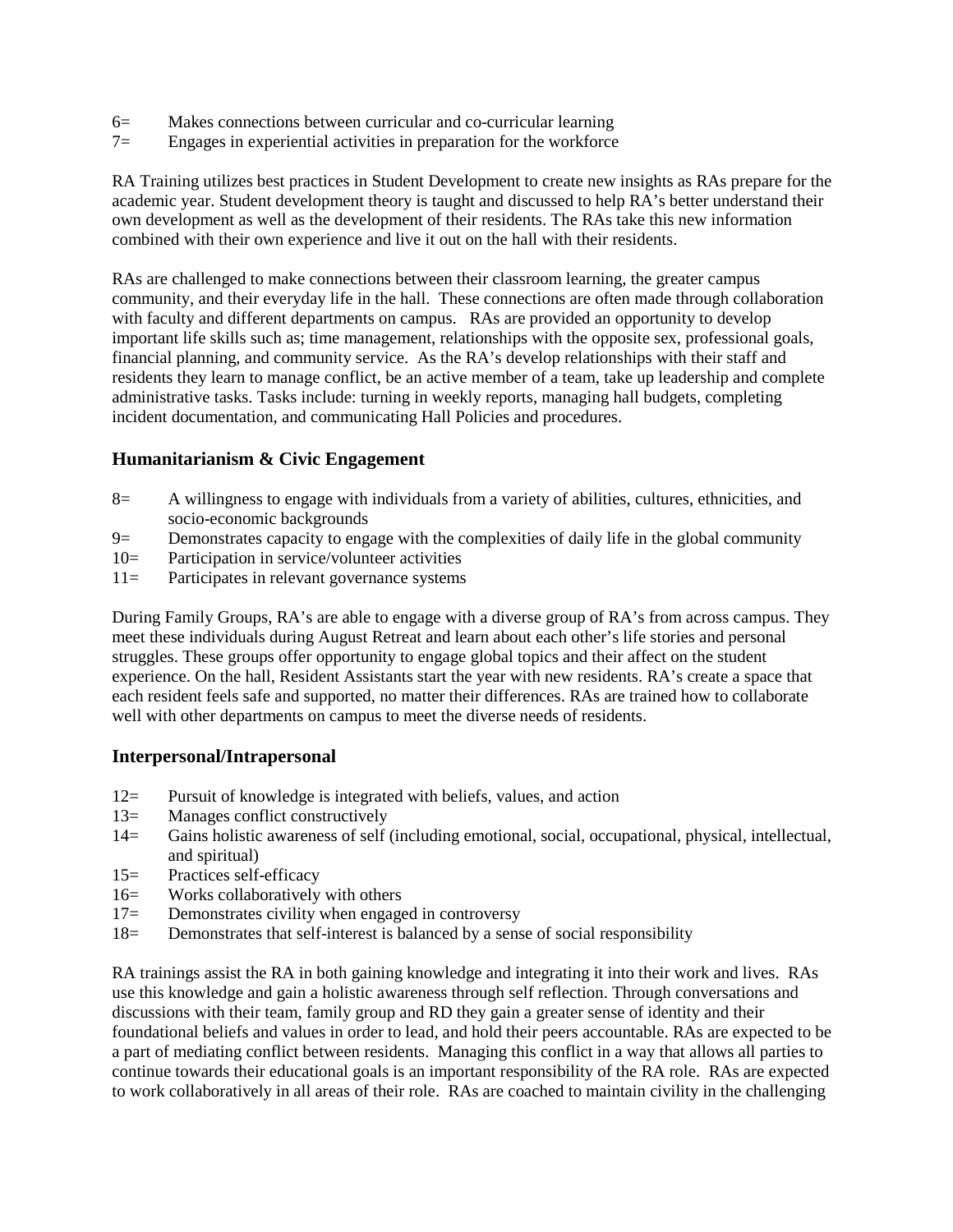situations that they experience to make residents feel respected and valued, and creating healthy dynamics on RA staffs. RAs are challenged to demonstrate a healthy balance between their social responsibility and their personal interests.

#### **Practical Competence**

- 19= Sets and pursues individual goals
- 20= Speaks and writes coherently and effectively
- 21= Uses technology ethically and effectively
- 22= Demonstrates leadership skills
- 23= Demonstrates effective stewardship of resources

Resident Assistants are asked to set individual goals and RDs follow-up on these goals throughout the year and encourage the pursuit of them. Resident Assistants are expected to turn in weekly reports that reflect their work and any challenges on the hall. These reports are reviewed and discussed in the RA/RD 1 on 1. Feedback is given on these reports and they are expected to be coherent and effective. In building community Resident Assistants utilize email, Facebook, Google docs and other technology in order to promote and plan events and communicate with their residents. The RAs demonstrate leadership skills by creating a community on the hall, planning programs and building supportive relationships with their residents. RAs are given a set budget for their programming, and are expected to track their budgets and plan their programming accordingly.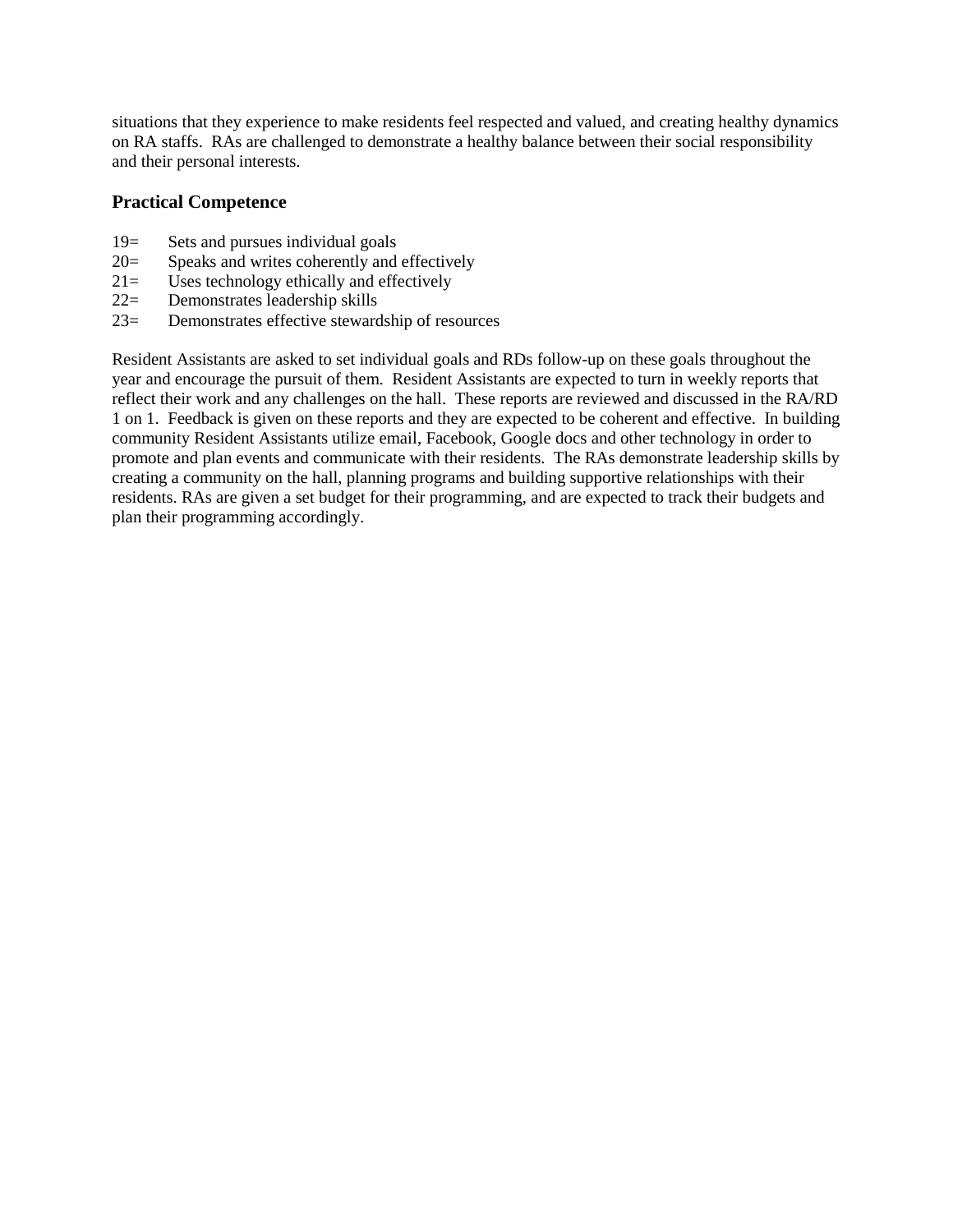#### **Residential Life Student Conduct Intended Learning Outcomes**

#### **2012-2013**

|  |             | $3 \mid 4 \mid 5 \mid 6 \mid$ |  | 7891 |  | $\blacksquare$ 3 | $1 \mid 1 \mid 1 \mid 1 \mid 1 \mid 1$<br>5 <sub>1</sub> | 6 N | $\mathbf{1}$<br>$\overline{7}$ | 8 | $1 \quad 1 \quad 2$<br>9 <sup>°</sup> | $\overline{2}$ | $\overline{2}$ |  |
|--|-------------|-------------------------------|--|------|--|------------------|----------------------------------------------------------|-----|--------------------------------|---|---------------------------------------|----------------|----------------|--|
|  | $X$ $X$ $X$ |                               |  |      |  |                  |                                                          |     | $\mathbf{X}$                   |   | $X$ $X$ $X$ $X$                       |                |                |  |

#### **Student Conduct Response Learning Outcomes**

#### **Description**

The following Learning Outcomes are currently in progress and will be refined in the next year. The following outcomes are:

- 1) Students who participate in the student conduct process will demonstrate insight into the connectedness of their actions, specifically how their behavior affects aspects of their life and the PLNU community.
- 2) Students who participate in the student conduct process will define and analyze their personal & educational goals.
- 3) Students who participate in the student conduct process will experience the process as restorative and educational in our Christian, Wesleyan context.

When a student violates the Student Handbook, Residential Life responds in a way that creates opportunities for the student to take responsibility for his or her actions and grow from the experience in a holistic way.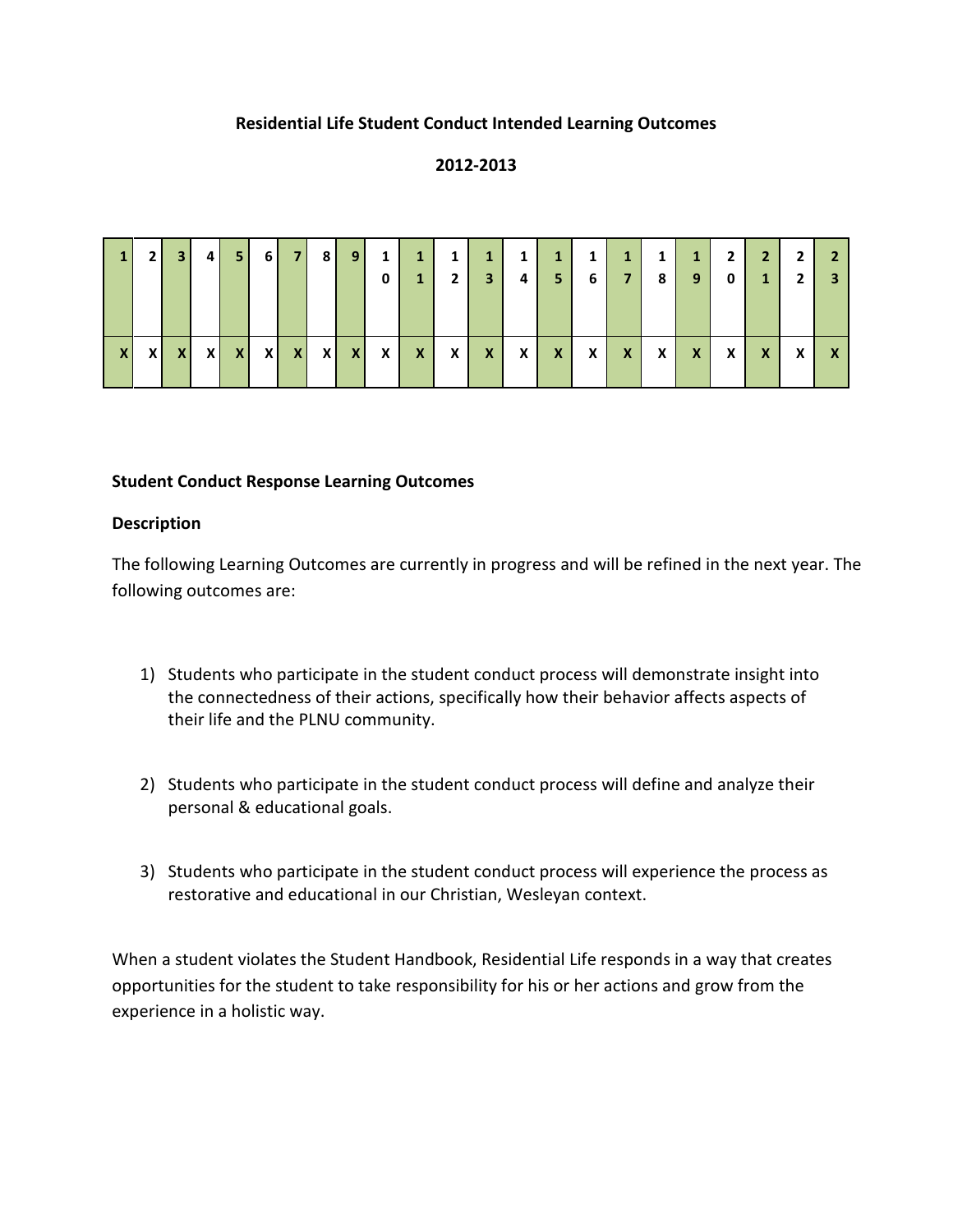This 21-day developmental response plan consists of parental contact, a meeting with the Resident Director, followed by a meeting with the growth plan team consisting of: the student's academic advisor, Resident Assistant, Resident Director, and Dean of Students. This team co-creates a growth plan with the student, outlining meaningful work to be completed prior to the closure meeting. This time allows the student to reflect on how their actions affected aspects of their life and the PLNU community and analyze and define their personal and educational goals. The group re-convenes when the student completes the growth plan assignments; the student shares his or her learning throughout the process, and the incident is closed.

#### **Cognitive Complexity**

- 1= Engage with others in constructive ways
- 2= Assess assumptions and considers alternative perspectives and solutions
- 3= Openness to new ideas and perspectives

The student is challenged to participate with the growth plan team to develop outcomes for his or her response. The growth plan team challenges the student to reflect on the incident and take other perspectives into account, including the connectedness of their actions, specifically how their behavior affects aspects of their life and the PLNU community. During the meeting, the Resident Director and Resident Assistant share their perspectives of the incident and the impact that it had on them and the community. They also have the opportunity to define and analyze their personal and educational goals. Upon the completion of the growth plan, the student is asked to reflect on the process and share what they have learned. The majority of students who have completed the growth plan process have indicated during the closure meeting that the process has helped them better understand their own personal and educational goals.

#### **Knowledge Acquisition, Integration and Application**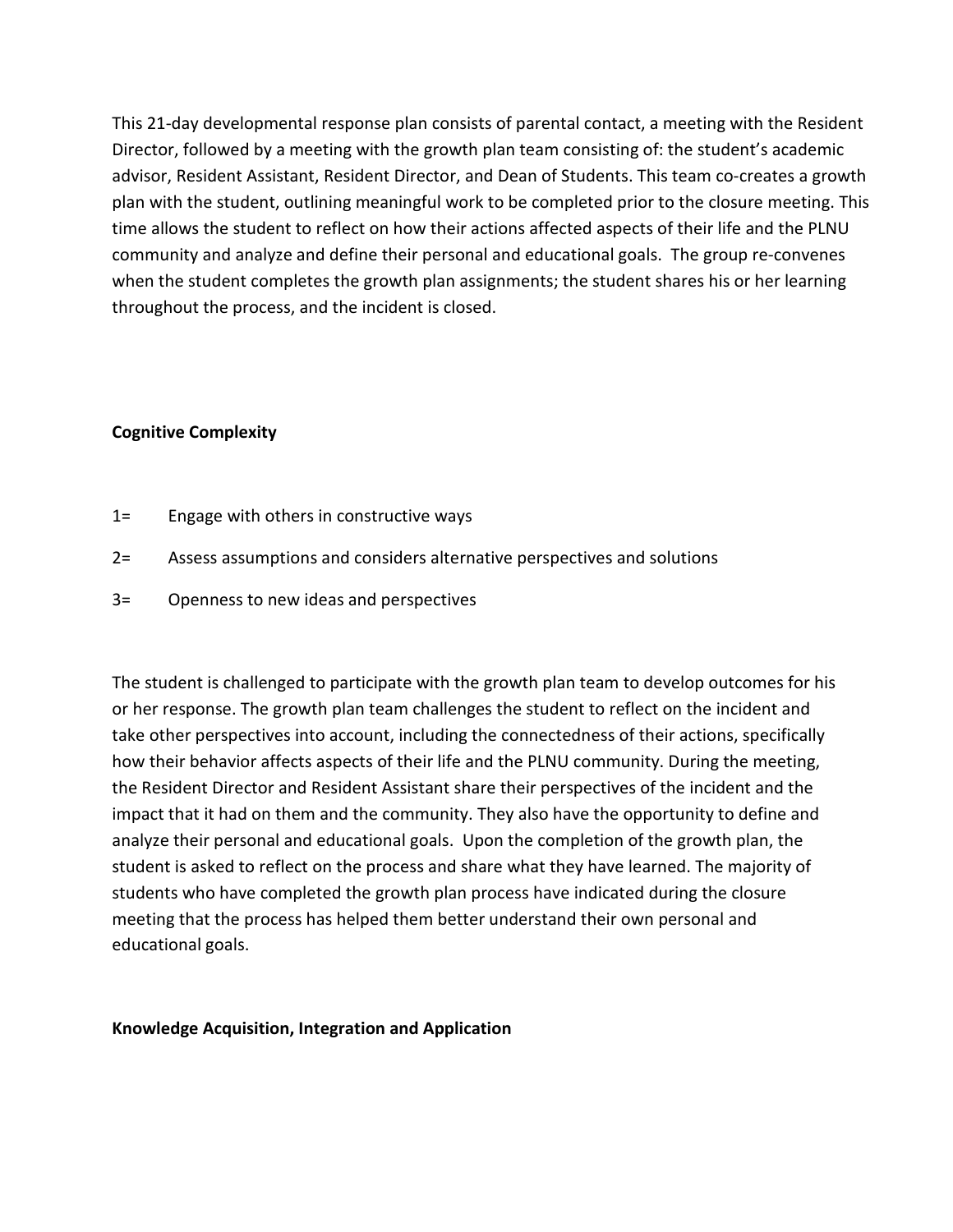- 4= uses experience and other sources of information to create new insights
- 5= seeks new information to solve problems
- 6= Makes connections between curricular and co-curricular learning
- 7= Engages in experiential activities in preparation for the workforce

During the Developmental Response Growth Plan, student are many times asked to read an article, a book, or attend a lecture, or ministry opportunity that would give the student insight into the lives of others, themselves and in turn gain a deeper understanding of their situation. Students must assimilate information, make connections between what they read or experience, as well as link curricular ideas and activities with what they are learning about themselves. The academic advisor brings insight from the classroom and the field that the student must grapple with as he/she works through the growth plan. Many times the growth plan incorporates work in the students' field of choice and allows them to define and analyze their personal and educational goals.

#### **Humanitarianism & Civic Engagement**

8= A willingness to engage with individuals from a variety of abilities, cultures, ethnicities, and socio-economic backgrounds

9= Demonstrates capacity to engage with the complexities of daily life in the global community

- 10= Participation in service/volunteer activities
- 11= Participates in relevant governance systems

Students work alongside campus leaders in co-creating an individualized growth plan that will encourage personal growth and greater understanding of their involvement in a greater community. As part of this, students are asked to look at the tension between their choices and how those choices impact the world around them. Through the process, students are engaged in a conversation that assists them in taking inventory of their life experiences, and are often challenged to be involved in a cross-cultural or new social experience such as; involvement in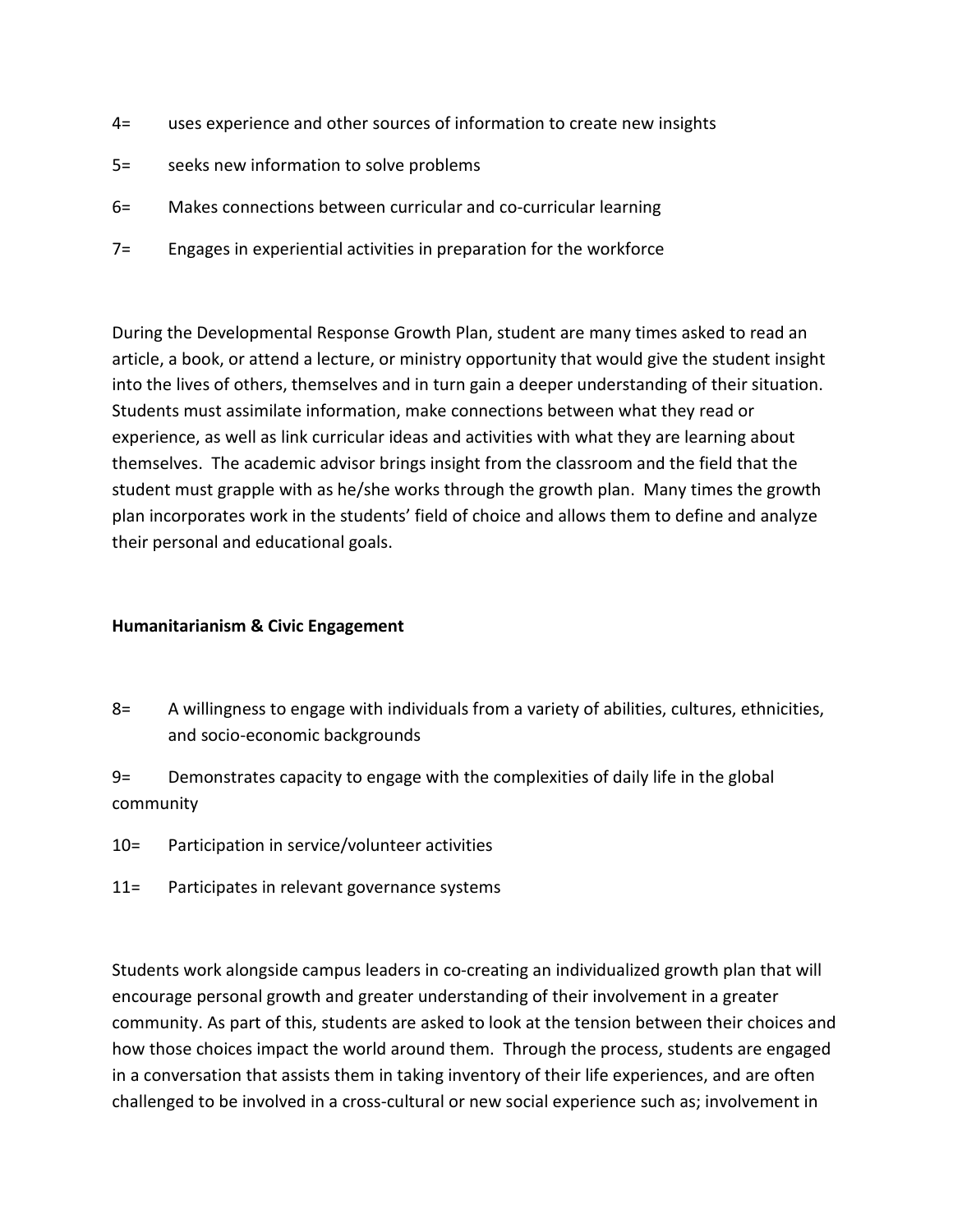homeless outreach, Mexico ministry, or volunteering in an area where they have not yet had the opportunity. The intended outcome of such conversations is to encourage reflection on the part of the student and connect them to a more global perspective.

#### **Interpersonal/Intrapersonal**

- 12= Pursuit of knowledge is integrated with beliefs, values, and action
- 13= Manages conflict constructively
- 14= Gains holistic awareness of self (including emotional, social, occupational, physical, intellectual, and spiritual)
- 15= Practices self-efficacy
- 16= Works collaboratively with others
- 17= Demonstrates civility when engaged in controversy
- 18= Demonstrates that self-interest is balanced by a sense of social responsibility

The growth plan development process requires the student to engage in discussion with others about who they are and why they are at PLNU. He or she is then challenged to take this and make meaning from their experience. Often this is done by reflecting on reading articles, working with others in service oriented programs, or engaging in discussion with their Resident Director, Resident Assistant, Dean of Student, or faculty member. He or she is working alongside the same individuals who are creating the growth plan with him or her. At the end of this growth plan, the student is able to give and receive feedback on the restorative process.

#### **Practical Competence**

19= Sets and pursues individual goals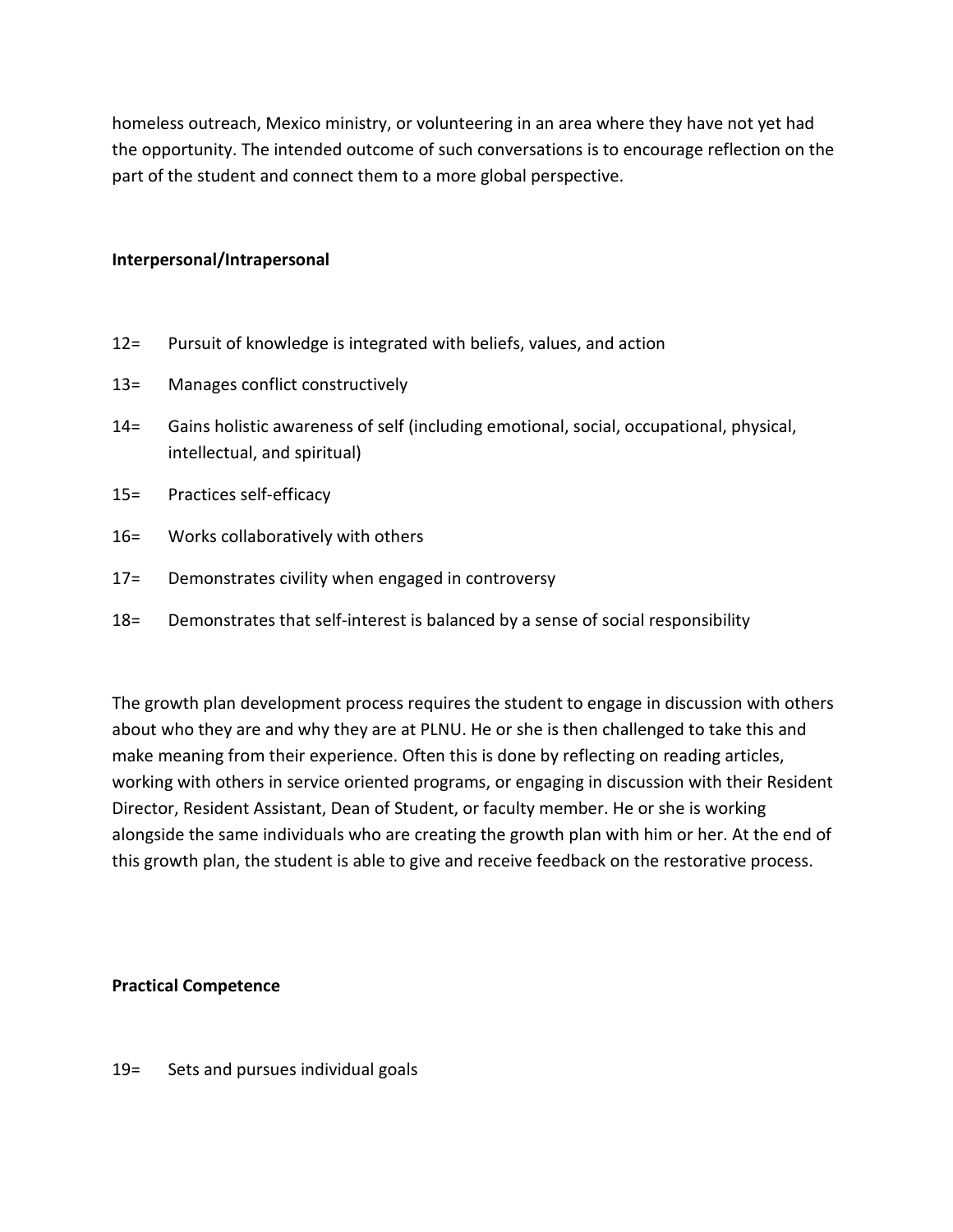- 20= Speaks and writes coherently and effectively
- 21= Uses technology ethically and effectively
- 22= Demonstrates leadership skills
- 23= Demonstrates effective stewardship of resources

Throughout this process, students inventory their strengths (from the formal Strengths quest testing that all students enter into) and where they have utilized those during their college experience in leadership opportunities. The student is challenged to reflect on the incident and take other perspectives into account, including the connectedness of their actions, specifically how their behavior affects aspects of their life and the PLNU community. They also have the opportunity to define and analyze their personal and educational goals. Students are encouraged to utilize university resources to research ideas and options for involvement, and are charged with the task of assimilating this information and their experience of the growth plan process into a summary paper.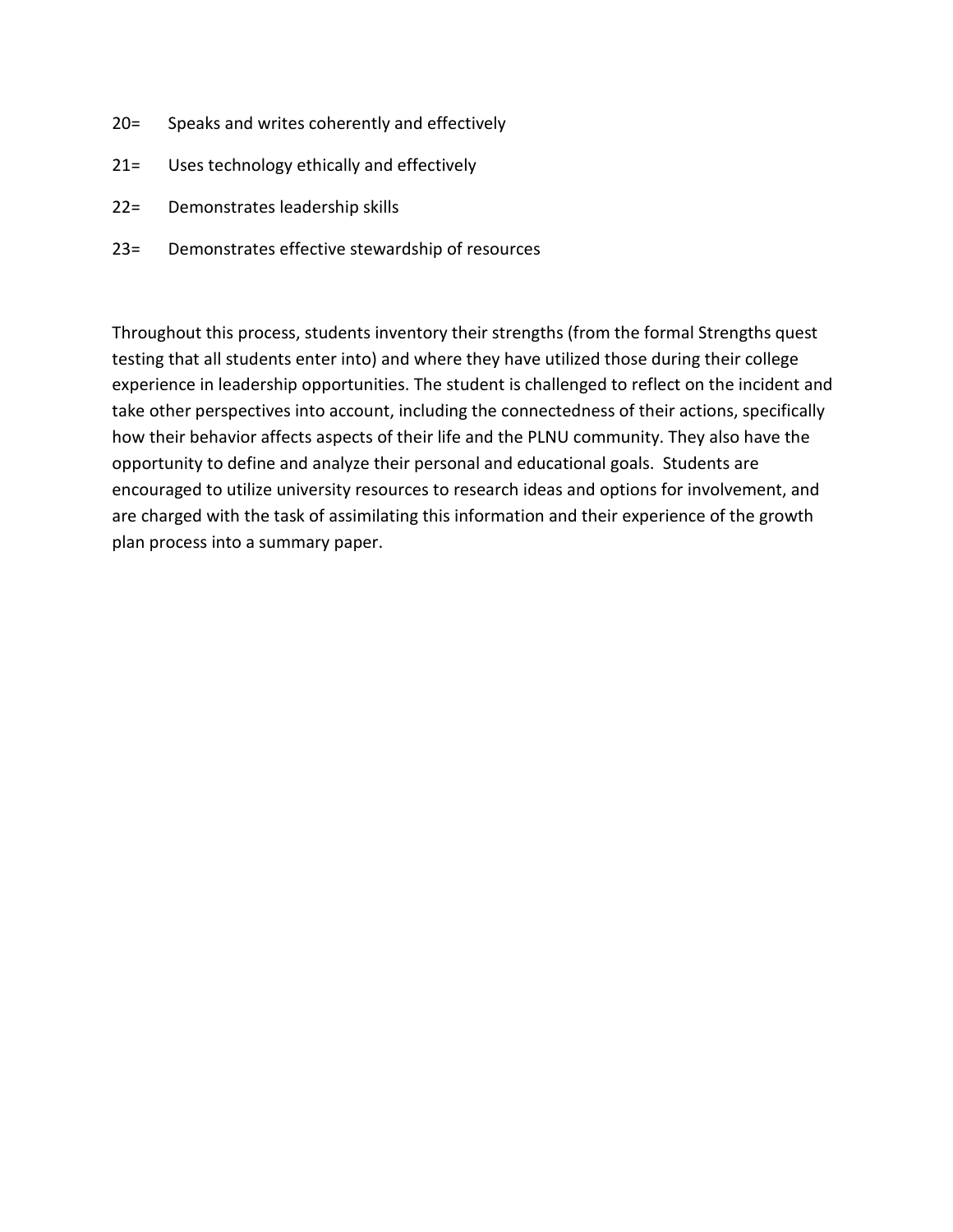| <b>Intended</b><br><b>Learning</b><br><b>Outcomes</b> | Cognitive<br>Complexity |             |             |             | <b>Acquisition,</b><br>Integration &<br>Application |             |              |             | &<br><b>Civic</b><br><b>Engagement</b> |    |              |    | &<br><b>Intrapersonal</b><br>Competence |    |    |    |             |    | Practical<br>Competence |    |             |    |             |
|-------------------------------------------------------|-------------------------|-------------|-------------|-------------|-----------------------------------------------------|-------------|--------------|-------------|----------------------------------------|----|--------------|----|-----------------------------------------|----|----|----|-------------|----|-------------------------|----|-------------|----|-------------|
|                                                       |                         | 2           | 3           | 4           | 5                                                   | 6           | 7            | 8           | 9 <sup>°</sup>                         | 10 | 11           | 12 | 13                                      | 14 | 15 | 16 | 17          | 18 | 19                      | 20 | 21          | 22 | 23          |
| <b>Student</b><br><b>Development</b>                  | X                       | $\mathbf x$ | $\mathbf x$ | $\mathbf x$ | $\mathbf x$                                         | $\mathbf x$ | $\mathbf{x}$ | $\mathbf x$ | $\mathbf{X}$                           | x  | $\mathbf{x}$ | x  | $\mathbf x$                             | x  |    | х  | $\mathbf x$ | x  | $\mathbf x$             | х  | $\mathbf x$ | х  | $\mathbf x$ |

#### Residential Life Student Experience Intended Learning Outcomes 2012-2013

#### **Description**

The office of residential life has outlined three learning outcomes for all students living in the residential buildings at Point Loma Nazarene University:

- *1)* PLNU's residential students will identify Res Life staff as a resource to campus services.
- *2)* PLNU's residential students will develop authentic, caring relationships in varied contexts.
- *3)* PLNU's residential students will recognize the benefits of living in campus housing.

In order to illustrate how residential students have met these outcomes, the above learning outcomes competency rubric is utilized. The evidence is taken from the RA experience, Residential Life Programing, and the residential life survey.

### **Cognitive Complexity**

- 1= Engage with others in constructive ways
- 2= Assess assumptions and considers alternative perspectives and solutions
- 3= Openness to new ideas and perspectives

The campus experience for residential students is a close knit environment which creates a need for students to interact with a diverse set of people, tasks, and values systems. Nearly all residential students live with a minimum of one other roommate. They live in proximity to a small group of students either on their floor, unit, or apartment building, and they interact with their residence hall. In this arrangement students are faced with daily opportunities to engage cognitive complexity by maneuvering through roommate conflict, accessing hall leadership, attending hall programing, participating in student conduct, and navigating confrontation and attachment to the people who live around them.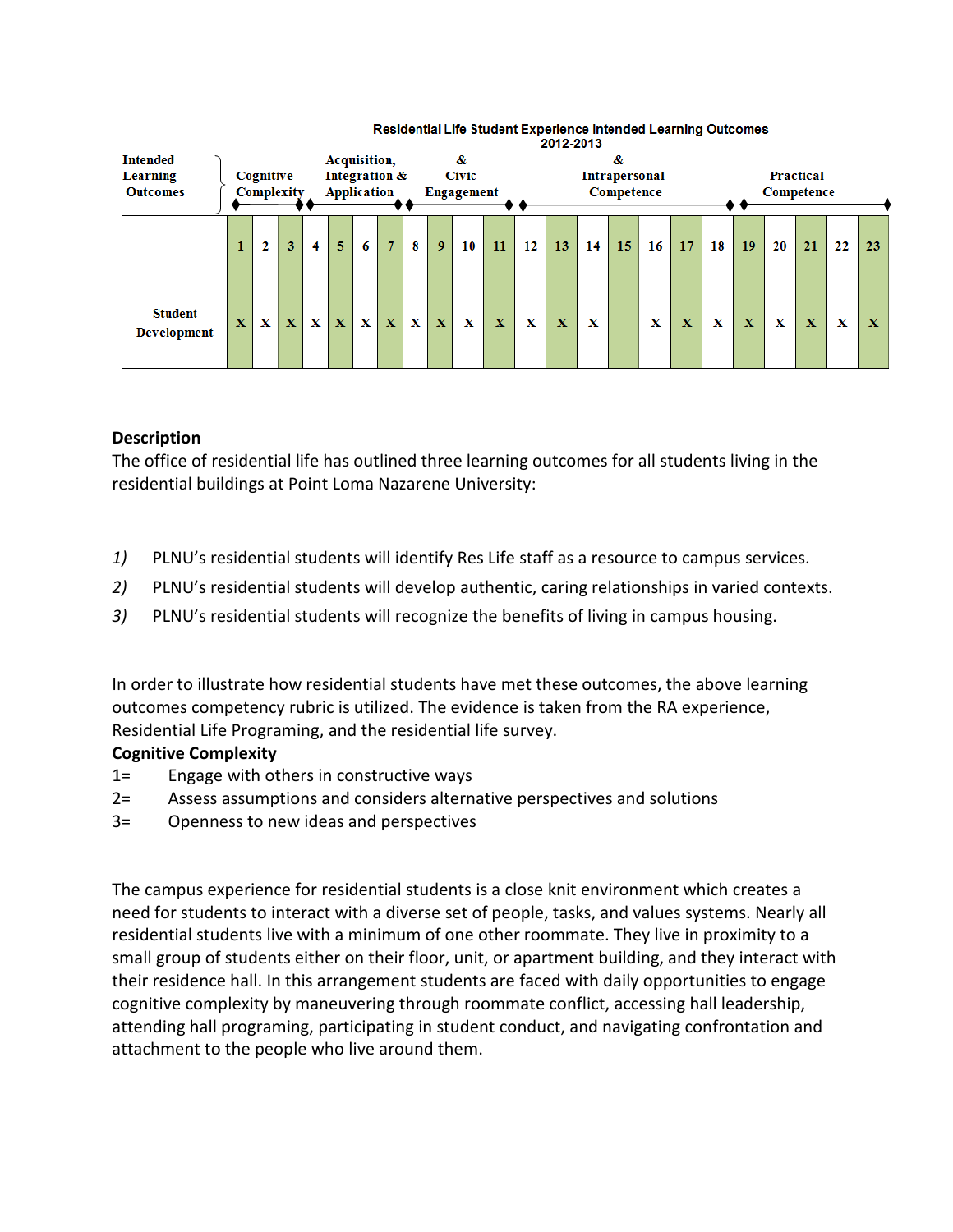Our residential living model provides ample opportunity for social interaction and through meaningful dialogue in relationships built students have a place to be transparent and work out their ideas and assumptions. Here they can be challenged by the residential life staff, fellow students, and professors and staff, and ask honest questions about how to live in community and imitate Christ.

### **Knowledge Acquisition, Integration and Application**

- 4= uses experience and other sources of information to create new insights
- 5= seeks new information to solve problems
- 6= Makes connections between curricular and co-curricular learning
- 7= Engages in experiential activities in preparation for the workforce

The residential life experience provides on-campus students with multiple opportunities to create new ideas and integrate those ideas into their personal development. These opportunities were outlined above in the cognitive complexity section. In addition the physical setting of the residence halls provides students with space to study, meet for class projects, and discuss how their studies interact with their actual life. 80% of students surveyed stated that they believed their residence hall is well suited to be used for study and academics. The residential life staff is also trained to interact with the residents holistically, including dialogue with students' about their intellectual journey and life issues that prove complex and challenging. These challenges are met with high levels of support from the residential life staff.

### **Humanitarianism & Civic Engagement**

8= A willingness to engage with individuals from a variety of abilities, cultures, ethnicities, and socio-economic backgrounds

9= Demonstrates capacity to engage with the complexities of daily life in the global community

- 10= Participation in service/volunteer activities
- 11= Participates in relevant governance systems

The campus population is diverse along the lines of race, ethnicity, culture, ability, socioeconomic background. Students have numerous opportunities to participate in meaning making experiences for the further development of their own identity and their knowledge of the global community. RA's often host programmatic opportunities for students to act in the service of others. Many times RA's advertise the campus programs and will make those events into their official weekly hall/unit program.

Campus residents have the opportunity to participate in student congress and represent their residence hall on behalf of the campus community, and this is also a unique way to serve. Students learn about gathering data from their peers, making appropriate decisions for the campus environment, and how the campus functions as an organization.